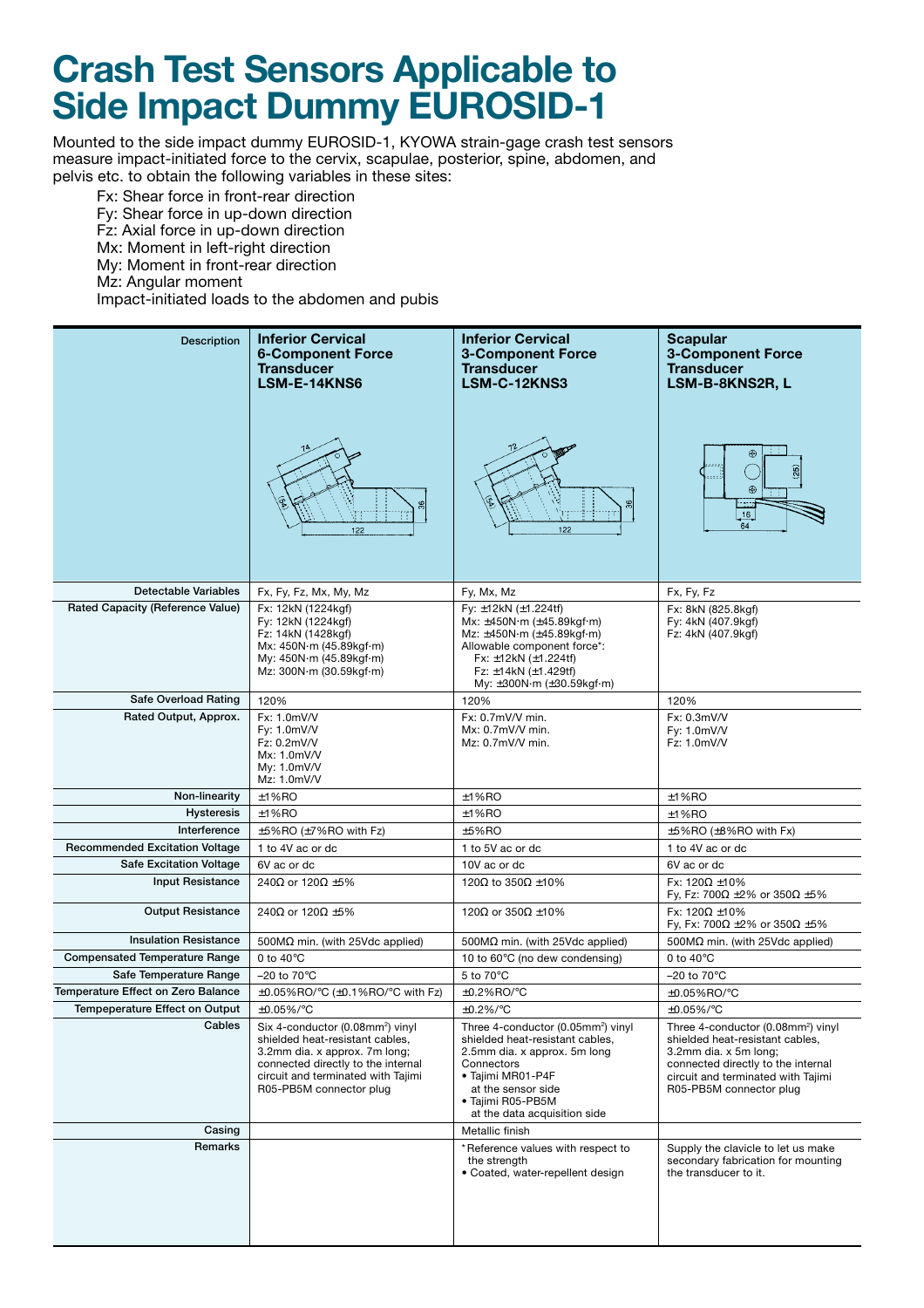| <b>Posterior</b><br><b>3-Component Force</b><br><b>Transducer</b><br>LSM-C-10KNS1                                                                                                                                      | <b>Pelvic</b><br><b>3-Component Force</b><br><b>Transducer</b><br><b>LSM-D-14KNS15</b>                                                                                                                                                                                                                                        | <b>Abdomnal</b><br><b>Load Cell</b><br>LCR-S-5KNS12                                                                                                                                                                                                                                 | <b>Pubic</b><br><b>Load Cell</b><br><b>LCR-S-20KNS11</b>                                                                                                                                                           |
|------------------------------------------------------------------------------------------------------------------------------------------------------------------------------------------------------------------------|-------------------------------------------------------------------------------------------------------------------------------------------------------------------------------------------------------------------------------------------------------------------------------------------------------------------------------|-------------------------------------------------------------------------------------------------------------------------------------------------------------------------------------------------------------------------------------------------------------------------------------|--------------------------------------------------------------------------------------------------------------------------------------------------------------------------------------------------------------------|
| $\odot$<br>$_{\odot}$<br>. C<br>徳<br>' ග<br>$\frac{165}{2}$<br>$\mathcal{C}_{\mathcal{P}}$<br>$\mathbb{C}^n$ o<br>$^{\circ}$<br>$^{\circ}$<br>$\sigma$<br>ន <br>$\begin{array}{ccc} \circ & \circ & \circ \end{array}$ | $\langle \bigcirc \rangle$<br>$\frac{25}{2}$<br>⊚<br>稳意商<br>50<br>75                                                                                                                                                                                                                                                          | ୍ଗ<br>$\circledcirc$<br>$\circledcirc$<br>124<br>꽭<br>$\mathcal{M}^{\mathcal{C}}$<br>17 I<br>$\circ$<br>$\circ$                                                                                                                                                                     | $\phi$ 32<br>56.8<br>15.7                                                                                                                                                                                          |
| Fy, Mx, Mz                                                                                                                                                                                                             | Fx, Fz, My                                                                                                                                                                                                                                                                                                                    | Load to the abdomen                                                                                                                                                                                                                                                                 | Load to the pubis                                                                                                                                                                                                  |
| Mx: 1kN·m (102.0kgf·m)<br>Mz: 500N·m (50.99kgf·m)                                                                                                                                                                      | Fz: 14kN (1428kgf)<br>My: 550N·m (56.08kgf·m)                                                                                                                                                                                                                                                                                 | 5kN (509.9kgf)                                                                                                                                                                                                                                                                      | 20kN (2039kgf)                                                                                                                                                                                                     |
| 120%                                                                                                                                                                                                                   | 120%                                                                                                                                                                                                                                                                                                                          | 120%                                                                                                                                                                                                                                                                                | 120%                                                                                                                                                                                                               |
| Fx: 0.4mV/V<br>Fz: 0.7mV/V<br>My: $0.8$ mV/V                                                                                                                                                                           | Fx: 0.9mV/V<br>Fz: 0.9mV/V<br>My: 1.7mV/V                                                                                                                                                                                                                                                                                     | 1.8mV/V                                                                                                                                                                                                                                                                             | $1.0mV/V$ min.                                                                                                                                                                                                     |
| ±1%RO                                                                                                                                                                                                                  | ±1%RO                                                                                                                                                                                                                                                                                                                         | $±1%$ RO                                                                                                                                                                                                                                                                            | ±0.5%RO                                                                                                                                                                                                            |
|                                                                                                                                                                                                                        |                                                                                                                                                                                                                                                                                                                               |                                                                                                                                                                                                                                                                                     | $±0.5%$ RO                                                                                                                                                                                                         |
|                                                                                                                                                                                                                        |                                                                                                                                                                                                                                                                                                                               |                                                                                                                                                                                                                                                                                     | $\overline{\phantom{0}}$                                                                                                                                                                                           |
|                                                                                                                                                                                                                        |                                                                                                                                                                                                                                                                                                                               |                                                                                                                                                                                                                                                                                     | 1 to 8V ac or dc                                                                                                                                                                                                   |
|                                                                                                                                                                                                                        |                                                                                                                                                                                                                                                                                                                               |                                                                                                                                                                                                                                                                                     | 12V ac or dc                                                                                                                                                                                                       |
|                                                                                                                                                                                                                        |                                                                                                                                                                                                                                                                                                                               |                                                                                                                                                                                                                                                                                     | $350\Omega \pm 5\%$                                                                                                                                                                                                |
|                                                                                                                                                                                                                        |                                                                                                                                                                                                                                                                                                                               |                                                                                                                                                                                                                                                                                     | $350\Omega \pm 5\%$                                                                                                                                                                                                |
|                                                                                                                                                                                                                        |                                                                                                                                                                                                                                                                                                                               |                                                                                                                                                                                                                                                                                     | 500 $M\Omega$ min. (with 25Vdc applied)                                                                                                                                                                            |
|                                                                                                                                                                                                                        |                                                                                                                                                                                                                                                                                                                               |                                                                                                                                                                                                                                                                                     | 0 to $40^{\circ}$ C                                                                                                                                                                                                |
|                                                                                                                                                                                                                        |                                                                                                                                                                                                                                                                                                                               |                                                                                                                                                                                                                                                                                     | $-20$ to $70^{\circ}$ C                                                                                                                                                                                            |
|                                                                                                                                                                                                                        |                                                                                                                                                                                                                                                                                                                               |                                                                                                                                                                                                                                                                                     | ±0.05%RO/°C<br>±0.05%/°C                                                                                                                                                                                           |
| Three 4-conductor (0.05m <sup>2</sup> )<br>vinyl shielded heat-resistant<br>cables, 2.5mm dia. x 5m long<br>Connectors<br>· Tajimi MR01-P4F<br>at the sensor side<br>· Tajimi R05-PB5M                                 | Three 4-conductor (0.05mm <sup>2</sup> )<br>vinyl shielded heat-resistant<br>cable, 2.5mm dia. x 5m long<br>Connectors<br>· Tajimi MR01-P4F<br>at the sensor side<br>· Tajimi R05-PB5M                                                                                                                                        | 4-conductor (0.08mm <sup>2</sup> )<br>vinyl shielded heat-resistant<br>cable, 3.2mm dia. x 5m long;<br>connected directly to the<br>internal circuit and terminated<br>with R05-PB5M connector<br>plug                                                                              | 4-conductor (0.08mm <sup>2</sup> )<br>vinyl shielded heat-resistant<br>cable, 3.2mm dia. x 5m long;<br>connected directly to the<br>internal circuit and terminated<br>with R05-PB5M connector<br>plug             |
|                                                                                                                                                                                                                        |                                                                                                                                                                                                                                                                                                                               | Metallic finish                                                                                                                                                                                                                                                                     | <b>Black oxide treated</b>                                                                                                                                                                                         |
| *±0.1%RO/°C with Fy                                                                                                                                                                                                    |                                                                                                                                                                                                                                                                                                                               |                                                                                                                                                                                                                                                                                     | Conical spring washer for the<br>load cell should be prepared<br>by the user.                                                                                                                                      |
|                                                                                                                                                                                                                        | 180<br>Fy: 10kN (1020kgf)<br>$±1%$ RO<br>±5%RO (±8%RO with Fy)<br>1 to 4V ac or dc<br>6V ac or dc<br>240Ω ±5% or 120Ω ±10%<br>240 $\Omega$ ±5% or 120 $\Omega$ ±10%<br>500 $M\Omega$ min. (with 25Vdc applied)<br>0 to $40^{\circ}$ C<br>$-20$ to $70^{\circ}$ C<br>±0.05%RO/°C*<br>±0.05%/°C<br>at the data acquisition side | Fx: 14kN (1428kgf)<br>$±1%$ RO<br>$±5%$ RO<br>1 to 4V ac or dc<br>6V ac or dc<br>120 $\Omega$ ±10%<br>$120\Omega \pm 10\%$<br>500 $M\Omega$ min. (with 25Vdc applied)<br>0 to $40^{\circ}$ C<br>$-20$ to $70^{\circ}$ C<br>±0.05%RO/°C<br>±0.05%/°C<br>at the data acquisition side | $±1%$ RO<br>1 to 4V ac or dc<br>6V ac or dc<br>$350\Omega \pm 5\%$<br>$350\Omega \pm 5\%$<br>500 $M\Omega$ min. (with 25Vdc applied)<br>0 to $40^{\circ}$ C<br>$-20$ to $70^{\circ}$ C<br>±0.05%RO/°C<br>±0.05%/°C |